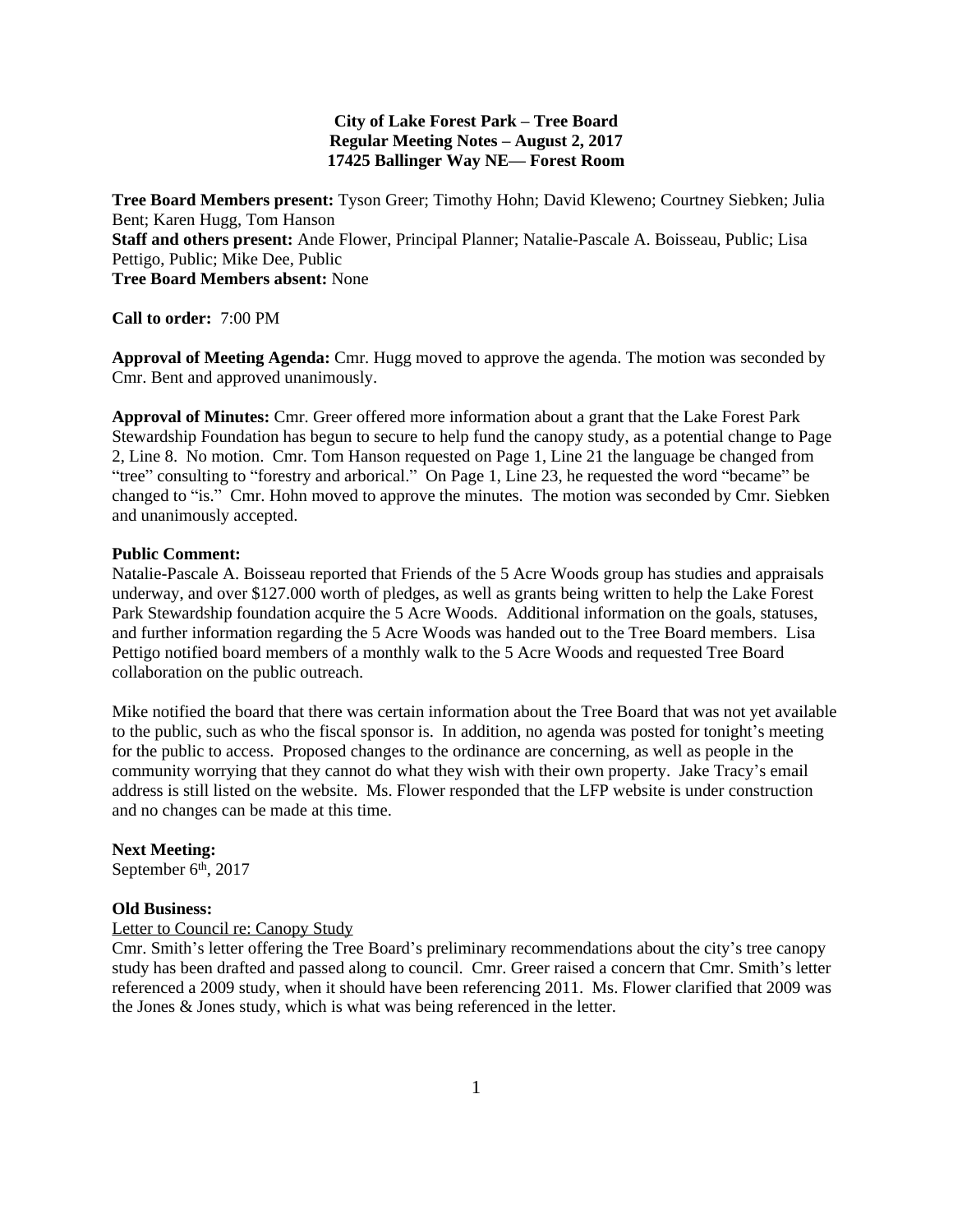Cmr. Kleweno asked if it was okay if a second phase of the canopy study be completed sometime after 2017, as opposed to before the end of 2017, and Ms. Flower said that it would be most prudent to wait until the new year, after phase one had been completed and analyzed.

Cmr. Hohn said it would be nicer to have the letter have bullet points instead of a paragraph

Cmr. Kleweno proposed creating a sub-committee going forward within the Tree Board, of himself, Cmr. Hohn, Cmr. Greer and Cmr. Smith, to create a second draft of tree canopy study recommendations.

# Burke Gilman Tree Watering Sign-Up

Ms. Flower was able to establish free water access from three businesses who are adjacent to the Burke Gilman trail: DePape Architecture, 522 Tattoo, and State Farm Insurance. DePape Architecture has a spigot very close to the trees. Ms. Flower will send out the owner's contact information. Cmr. Greer volunteered to draft thank-you letters to all three businesses who volunteered. Cmr. Smith offered to donate a long hose.

Mike Woodbury previously did not think water bags were appropriated for the trees in question. Ms. Flower asked that Tom Hanson or another expert assess the remaining trees to determine if water bags would be appropriate. Cmr. Hanson said that the witch hazel trees did not fare well in the heat and did not look like they would recover, and are not in the best location.

Ms. Flower is going to acquire some cones from Public Works to help protect Board volunteers while watering this weekend. Volunteers to water on Saturday morning at 9AM: Cmr. Bent, Cmr. Siebken, Cmr. Bent, Cmr. Hohn, and Ms Flower. Cmr. Bent is going to meet Ms. Flower at Ace hardware on Friday to purchase watering supplies. Ms. Flower mentioned that Public Works would be willing to deliver wheelbarrows to the watering site on a bi-weekly basis.

 Cmr. Kleweno recommended that someone volunteer to be the coordinator for watering events. Cmr. Bent volunteered. Cmr. Hugg was asked by Ms. Flower to keep track of the Burke Gilman tree mortality, as well as recommending what tree species and placements are appropriate for additional plantings and replacing the dead trees. Cmr. Hugg agreed. Ms. Flower stated that 44 trees were planted on the Burke Gilman so far; another 52 are needing to be planted next planting season. King County has done some additional planting that is not part of the planting in question.

Cmr. Hohn agreed to do an assessment of how often the trees need to be watered. Cmr. Hugg agreed to put out a sign-up sheet for tree maintenance at her block party this weekend.

Mike Dee mentioned that there were some trees that had been planted at Animal Acres Park, one of which had died. Cmr. Greer said she had been taking care of the two remaining trees. Cmr. Kleweno put forth an idea to attach a community member to each tree, so that individual would take care of that tree.

#### Work Plan Discussion/Approval

Cmr. Greer and Cmr. Hugg recommended changing the default of 25% to each category to 20% to advising council, 40% on tree planting and maintenance, 20% on public outreach, and 10% to being aware of opportunities and threats. Ms. Flower and Cmr. Kleweno mentioned that public outreach will become more important in the future. Cmr. Hugg made a motion to change the respective percentages to 30, 40, 20, 10.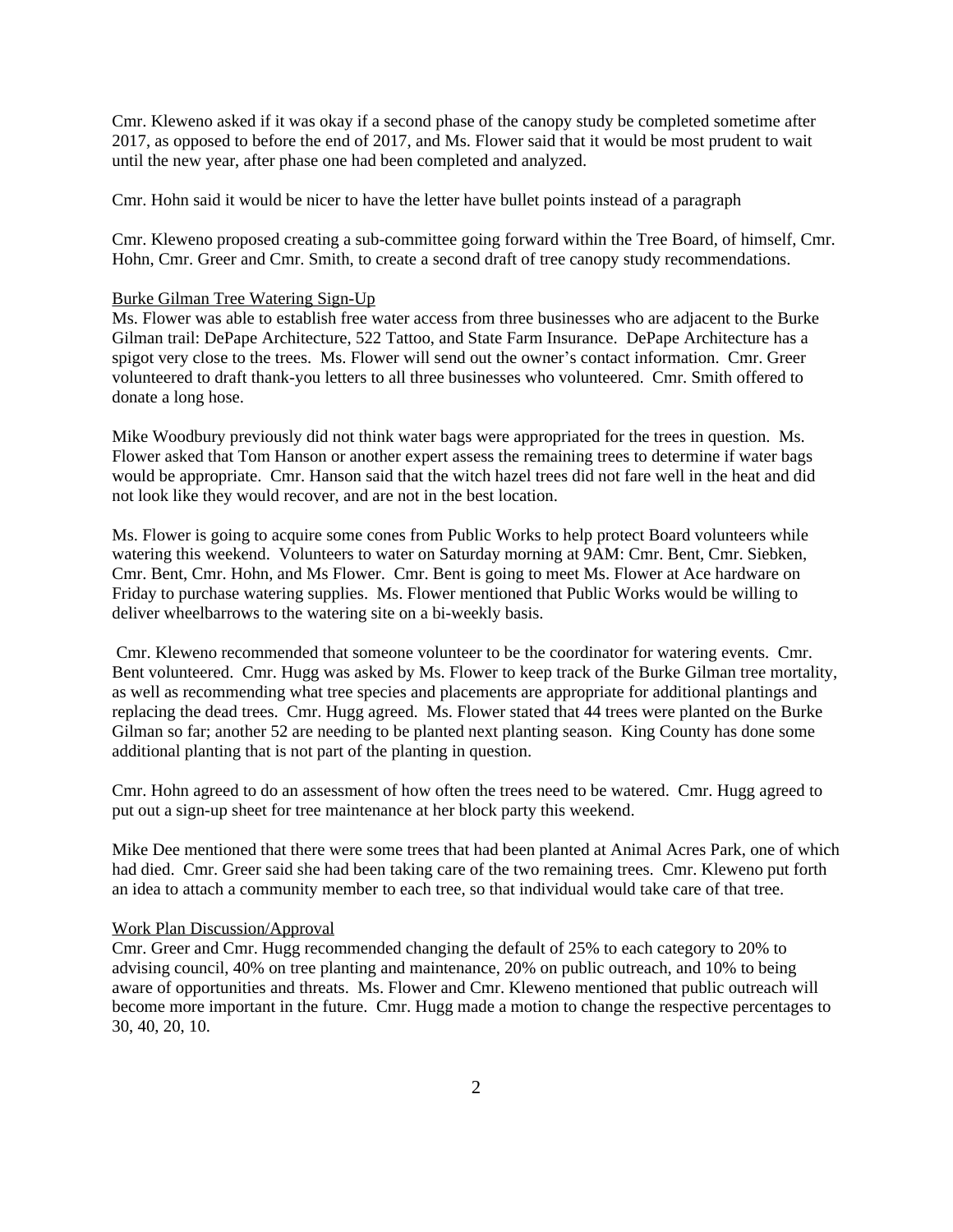In light of the fact that we will not have new data until after phase one of the tree canopy study around January, Cmr, Bent recommended altering Cmr. Hugg's proposal to public outreach: 25%, be aware of opportunities and threats: 5%. Cmr. Hugg made a motion to set the percentages to 30% advise council, 40% tree planting/maintenance, 25% public outreach, 5% be aware of threats and opportunities. Cmr. Bent seconded the motion and it was unanimously accepted.

# Street Tree Planting Discussion

Cmr. Hugg said that the area near the reservoir would be a good candidate for tree plantings. According to Cmr. Bent, inside of the fence belongs to SPU, and the outside has a ditch that is not suitable for planting, and is a walking patch that residents may object to having covered. However, the southeast might have some suitable place for a grove of trees. Ms. Flower committed to bring in a large map of the area for the next meeting to help decide whether trees could be planted in Horizon View Park itself and the surrounding area. Cmr. Hugg said it is possible for her to acquire free trees. Ms. Flower said we should wait until the tree vouchers are used up.

Cmr. Hugg found additional places near the entrance to Sheridan Beach that might have some street parking strips that would be suitable (37<sup>th</sup> and 38<sup>th</sup> Street). Additionally, some west facing homes in Sheridan Beach might be suitable as well.

Ms. Flower committed to find out the exact amount of tree vouchers available to Lake Forest Park. She reiterated that the vouchers we have are mainly from properties that declined tree replacement vouchers when SPU had to remove a tree. Any trees purchased with the vouchers must be 20 feet or less, and no shrubs.

Cmr. Siebken mentioned a spot at the corner of 178<sup>th</sup> and 28<sup>th</sup> at the Western threshold to Lake Forest Park from Shoreline with dead trees. Ms. Flower committed to ask Public Works for a list of places where "Lake Forest Park" signs and other town thresholds could be for the Tree Board to investigate plantings.

Cmr. Hugg asked if it is appropriate to talk about Tree Board issues to the public. Ms. Flower and Cmr. Kleweno said it is appropriate if not speaking on behalf of the Tree Board, but as an enthusiastic citizen. Ms. Flower pointed out that members should not comment on, or like, the city's social media posts. Cmr. Greer said she believed Tree Board members could be a great funnel for issues

#### **New Business**

No new business

# **Agenda for Next Meeting**

Cmr. Kleweno asked that we add to next month's agenda that we discuss how we want to address requests for members of the public to come to Tree Board meetings and give presentations, outside of the allotted 3-minute public comments.

#### **Reports and Announcements**

# Ordinance 1157

Ms. Flower gave a history on the city's definition and regulation of "exceptional tree." The city's previous arborist and the new arborists have a discrepancy between definitions that the city is looking to regulate. City of Seattle's exceptional tree regulation has a loophole where homeowners are allowed to remove an exceptional tree if it is within the buildable area of the plot. Lake Forest Park does not want to have this loophole.